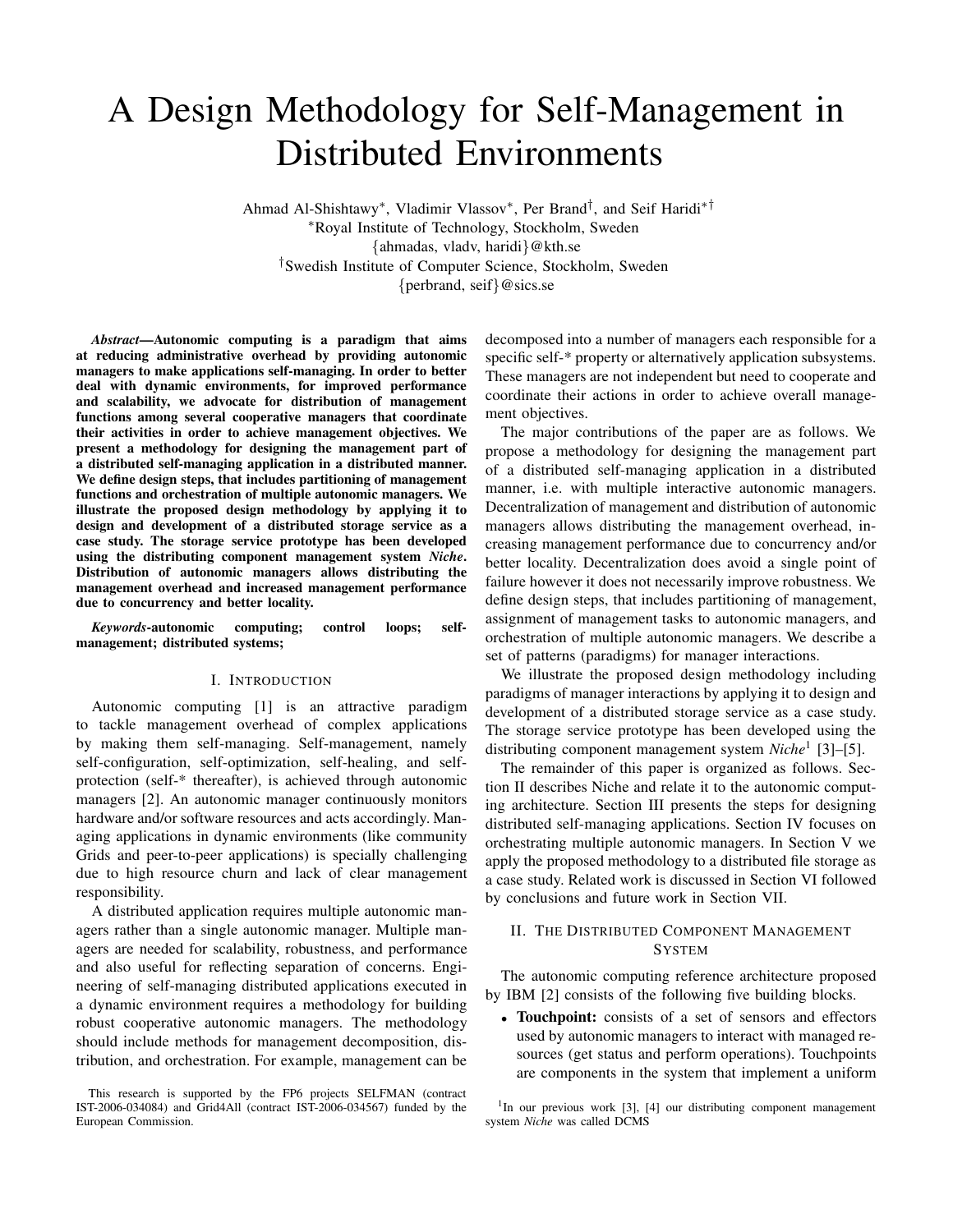management interface that hides the heterogeneity of managed resources. A managed resource must be exposed through touchpoints to be manageable.

- **Autonomic Manager:** is the key building block in the architecture. Autonomic managers are used to implement the self-management behaviour of the system. This is achieved through a control loop that consists of four main stages: monitor, analyze, plan, and execute. The control loop interacts with the managed resource through the exposed touchpoints.
- **Knowledge Source:** is used to share knowledge (e.g. architecture information and policies) between autonomic managers.
- **Enterprise Service Bus:** provides connectivity of components in the system.
- **Manager Interface:** provides an interface for administrators to interact with the system. This includes the ability to monitor/change the status of the system and to control autonomic managers through policies.

The use-case presented in this paper has been developed using the distributed component management system *Niche* [3], [4]. Niche implements the autonomic computing architecture described above. Niche includes a distributed component programming model, APIs, and a run-time system including deployment service. The main objective of Niche is to enable and to achieve self-management of component-based applications deployed on dynamic distributed environments such as community Grids. A self-managing application in Niche consists of functional and management parts. Functional components communicate via bindings, whereas management components communicate mostly via a publish/subscribe event notification mechanism.

The Niche run-time environment is a network of distributed containers hosting functional and management components. Niche uses a structured overlay network (Niche [4]) as the enterprise service bus. Niche is self-organising on its own and provides overlay services used by Niche such as namebased communication, distributed hash table (DHT) and a publish/subscribe mechanism for event dissemination. These services are used by Niche to provide higher level communication abstractions such as name-based bindings to support component mobility; dynamic component groups; one-to-any and one-to-all bindings, and event based communication.

For implementing the touchpoints, Niche leverages the introspection and dynamic reconfiguration features of the Fractal component model [6] in order to provide sensors and actuation API abstractions. Sensors are special components that can be attached to the application's functional components. There are also built-in sensors in Niche that sense changes in the environment such as resource failures, joins, and leaves, as well as modifications in application architecture such as creation of a group. The actuation API is used to modify the application's functional and management architecture by adding, removing and reconfiguring components, groups, bindings.

The Autonomic Manager (a control loop) in Niche is organized as a network of *Management Elements* (MEs) interacting through events, monitoring via sensors and acting using the actuation API. This enables the construction of distributed control loops. MEs are subdivided into watchers, aggregators, and managers. Watchers are used for monitoring via sensors and can be programmed to find symptoms to be reported to aggregators or directly to managers. Aggregators are used to aggregate and analyse symptoms and to issue change requests to managers. Managers do planning and execute change requests.

Knowledge in Niche is shared between MEs using two mechanisms: first, using the publish/subscribe mechanism provided by Niche; second, using the Niche DHT to store/retrieve information such as component group members, name-tolocation mappings.

# III. STEPS IN DESIGNING DISTRIBUTED MANAGEMENT

A self-managing application can be decomposed into three parts: the functional part, the touchpoints, and the management part. The design process starts by specifying the functional and management requirements for the functional and management parts, respectively. In the case of Niche, the functional part of the application is designed by defining interfaces, components, component groups, and bindings. The management part is designed based on management requirements, by defining autonomic managers (management elements) and the required touchpoints (sensors and effectors).

An Autonomic Manager is a control loop that senses and affects the functional part of the application. For many applications and environments it is desirable to decompose the autonomic manager into a number of cooperating autonomic managers each performing a specific management function or/and controlling a specific part of the application. Decomposition of management can be motivated by different reasons such as follows. It allows avoiding a single point of failure. It may be required to distribute the management overhead among participating resources. Self-managing a complex system may require more than one autonomic manager to simplify design by separation of concerns. Decomposition can also be used to enhance the management performance by running different management tasks concurrently and by placing the autonomic managers closer to the resources they manage.

We define the following iterative steps to be performed when designing and developing the management part of a selfmanaging distributed application in a distributed manner.

> **Decomposition:** The first step is to divide the management into a number of management tasks. Decomposition can be either functional (e.g. tasks are defined based which self-\* properties they implement) or spacial (e.g. tasks are defined based on the structure of the managed application). The major design issue to be considered at this step is granularity of tasks assuming that a task or a group of related tasks can be performed by a single manager. **Assignment:** The tasks are then assigned to autonomic managers each of which becomes responsible for one or more management tasks. Assignment can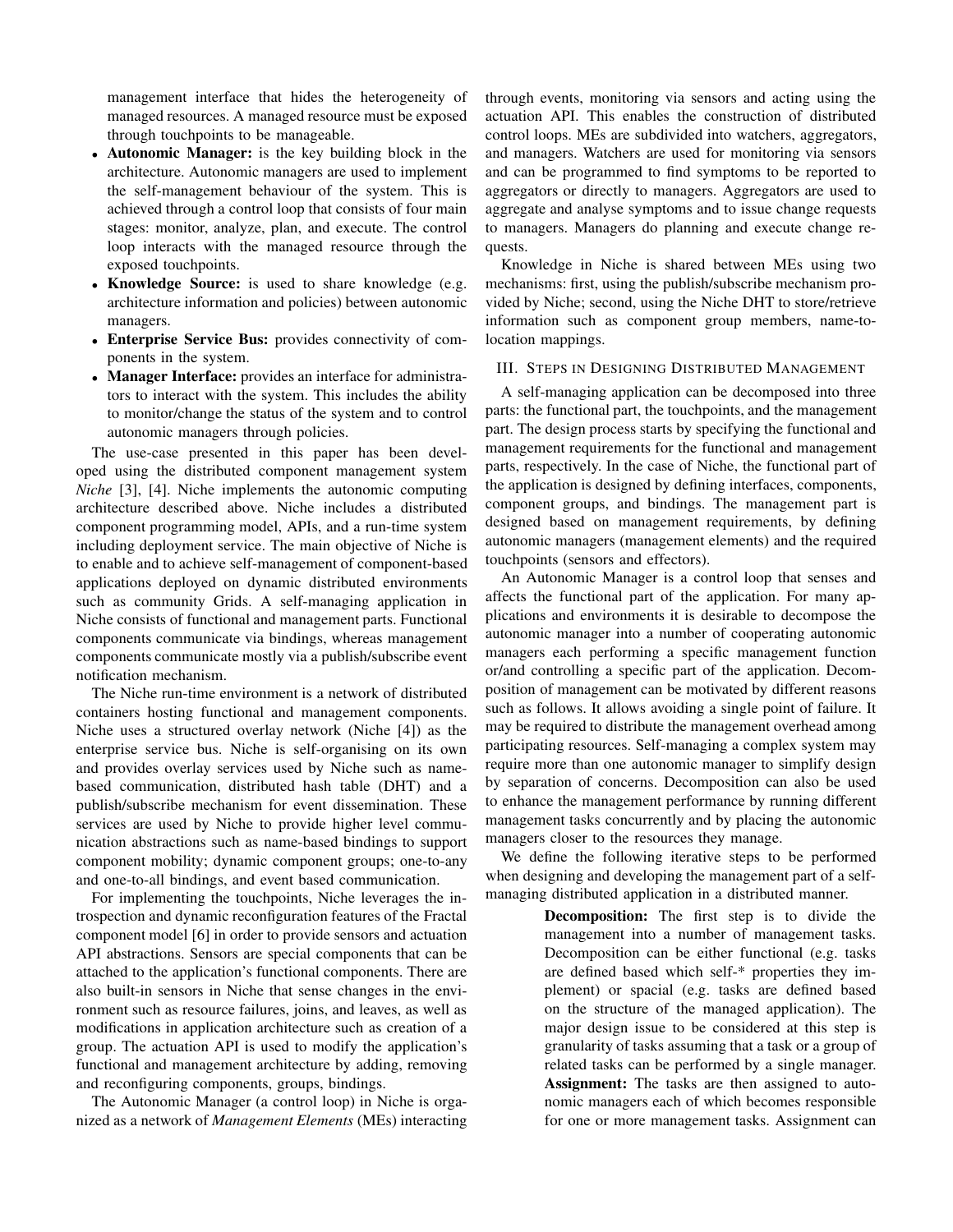be done based on self-\* properties that a task belongs to (according to the functional decomposition) or based on which part of the application that task is related to (according to the spatial decomposition). **Orchestration:** Although autonomic managers can be designed independently, multiple autonomic managers, in the general case, are not independent since they manage the same system and there exist dependencies between management tasks. Therefore they need to interact and coordinate their actions in order to avoid conflicts and interference and to manage the system properly.

**Mapping:** The set of autonomic managers are then mapped to the resources, i.e. to nodes of the distributed environment. A major issue to be considered at this step is optimized placement of managers and possibly functional components on nodes in order to improve management performance.

In this paper our major focus is on the orchestration of autonomic managers as the most challenging and less studied problem. The actions and objectives of the other stages are more related to classical issues in distributed systems such as partitioning and separation of concerns, and optimal placement of modules in a distributed environment.

# IV. ORCHESTRATING AUTONOMIC MANAGERS

Autonomic managers can interact and coordinate their operation in the following four ways:

# *A. Stigmergy*

Stigmergy is a way of indirect communication and coordination between agents [7]. Agents make changes in their environment, and these changes are sensed by other agents and cause them to do more actions. Stigmergy was first observed in social insects like ants. In our case agents are autonomic managers and the environment is the managed application.

The stigmergy effect is, in general, unavoidable when you have more than one autonomic manager and can cause undesired behaviour at runtime. Hidden stigmergy makes it challenging to design a self-managing system with multiple autonomic managers. However stigmergy can be part of the design and used as a way of orchestrating autonomic managers (Fig. 1).

#### *B. Hierarchical Management*

By hierarchical management we mean that some autonomic managers can monitor and control other autonomic managers (Fig. 2). The lower level autonomic managers are considered as a managed resource for the higher level autonomic manager. Communication between levels take place using touchpoints. Higher level managers can sense and affect lower level managers.

Autonomic managers at different levels often operate at different time scales. Lower level autonomic managers are used to manage changes in the system that need immediate actions. Higher level autonomic managers are often slower



Fig. 1. The stigmergy effect.



Fig. 2. Hierarchical management.

and used to regulate and orchestrate the system by monitoring global properties and tuning lower level autonomic managers accordingly.

#### *C. Direct Interaction*

Autonomic managers may interact directly with one another. Technically this is achieved by binding the appropriate management elements (typically managers) in the autonomic managers together (Fig. 3). Cross autonomic manager bindings can be used to coordinate autonomic managers and avoid undesired behaviors such as race conditions or oscillations.

## *D. Shared Management Elements*

Another way for autonomic managers to communicate and coordinate their actions is by sharing management elements (Fig. 4). This can be used to share state (knowledge) and to synchronise their actions.

# V. CASE STUDY: A DISTRIBUTED STORAGE SERVICE

In order to illustrate the design methodology, we have developed a storage service called YASS (Yet Another Storage Service) [3], using Niche. The case study illustrates how to design a self-managing distributed system monitored and controlled by multiple distributed autonomic managers.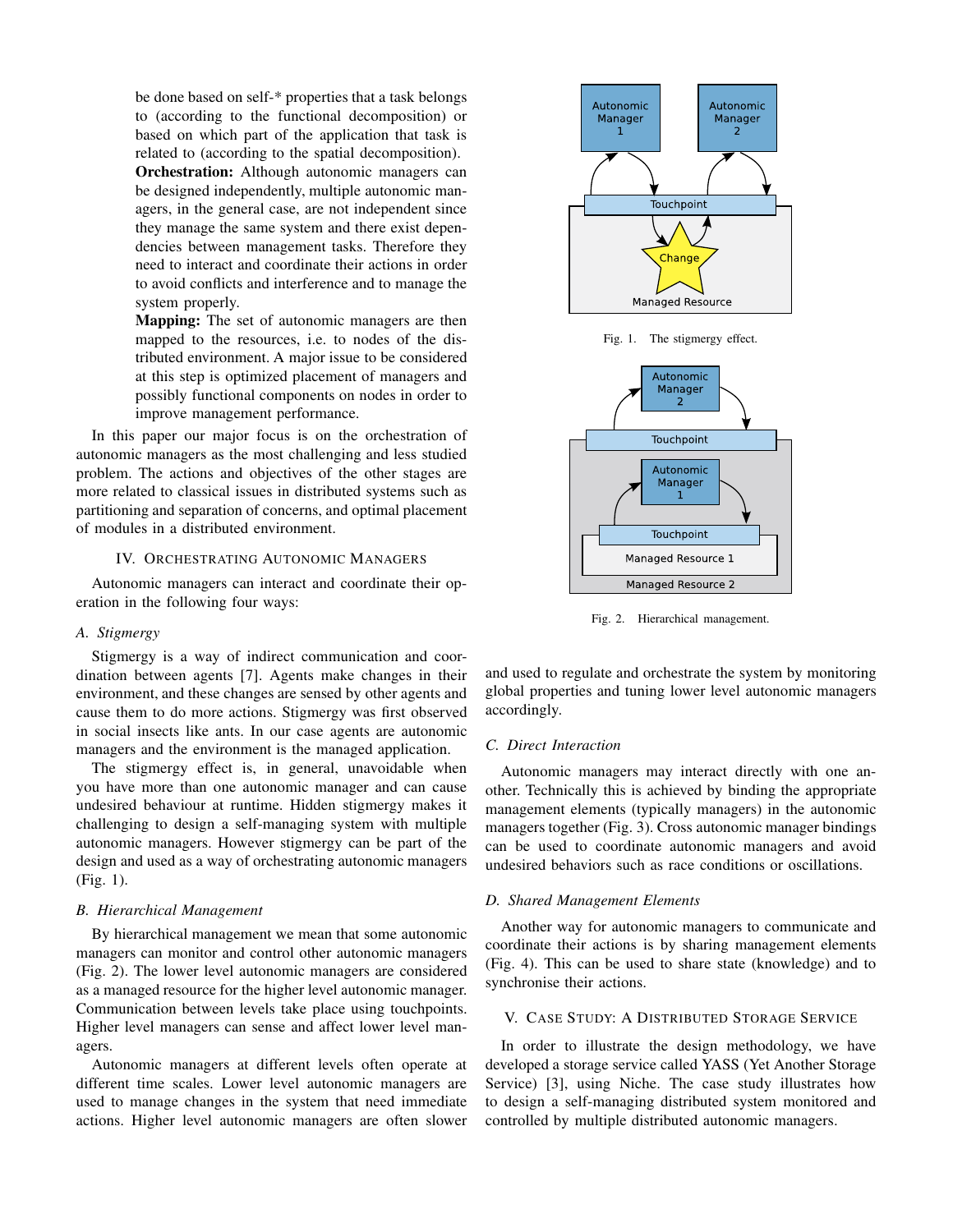

Fig. 3. Direct interaction.



Fig. 4. Shared Management Elements.

# *A. YASS Specification*

YASS is a storage service that allows users to store, read and delete files on a set of distributed resources. The service transparently replicates the stored files for robustness and scalability.

Assuming that YASS is to be deployed and provided in a dynamic distributed environment, the following management functions are required in order to make the storage service self-managing in the presence of dynamicity in resources and load: the service should tolerate the resource churn (joins/leaves/failures), optimize usage of resources, and resolve hot-spots. We define the following tasks based on the functional decomposition of management according to self-\* properties (namely self-healing, self-configuration, and selfoptimization) to be achieved.

- Maintain the file replication degree by restoring the files which were stored on a failed/leaving resource. This function provides the self-healing property of the service so that the service is available despite of the resource churn;
- Maintain the total storage space and total free space to meet QoS requirements by allocating additional resources when needed. This function provides self-configuration of the service;
- Increasing the availability of popular files. This and the next two functions are related to the self-optimization of the service.
- Release excess allocated storage when it is no longer needed.
- Balance the stored files among the allocated resources.

# *B. YASS Functional Design*

A YASS instance consists of front-end components and storage components as shown in Fig. 5. The front-end component provides a user interface that is used to interact with the storage service. Storage components represent the storage capacity available at the resource on which they are deployed.

The storage components are grouped together in a storage group. A user issues commands (store, read, and delete) using the front-end. A store request is sent to an arbitrary storage component (using one-to-any binding between the front-end and the storage group) which in turn will find some  $r$  different storage components, where  $r$  is the file's replication degree, with enough free space to store a file replica. These replicas together will form a file group containing the  $r$  storage components that will host the file. The front-end will then use a one-to-all binding to the file group to transfer the file in parallel to the  $r$  replicas in the group. A read request is sent to any of the  $r$  storage components in the group using the one-to-any binding between the front-end and the file group. A delete request is sent to the file group in parallel using a one-to-all binding between the front-end and the file group.

#### *C. Enabling Management of YASS*

Given that the functional part of YASS has been developed, to manage it we need to provide touchpoints. Niche provides basic touchpoints for manipulating the system's architecture and resources, such as sensors of resource failures and component group creation; and effectors for deploying and binding components.

Beside the basic touchpoint the following additional, YASS specific, sensors and effectors are required.

- A load sensor to measure the current free space on a storage component;
- An access frequency sensor to detect popular files;
- A replicate file effector to add one extra replica of a specified file;
- A move file effector to move files for load balancing.

#### *D. Self-Managing YASS*

The following autonomic managers are needed to manage YASS in a dynamic environment. All four orchestration techniques in Section IV are demonstrated.

*1) Replica Autonomic Manager:* The replica autonomic manager is responsible for maintaining the desired replication degree for each stored file in spite of resources failing and leaving. This autonomic manager adds the self-healing property to YASS. The replica autonomic manager consists of two management elements, the File-Replica-Aggregator and the File-Replica-Manager as shown in Fig. 6.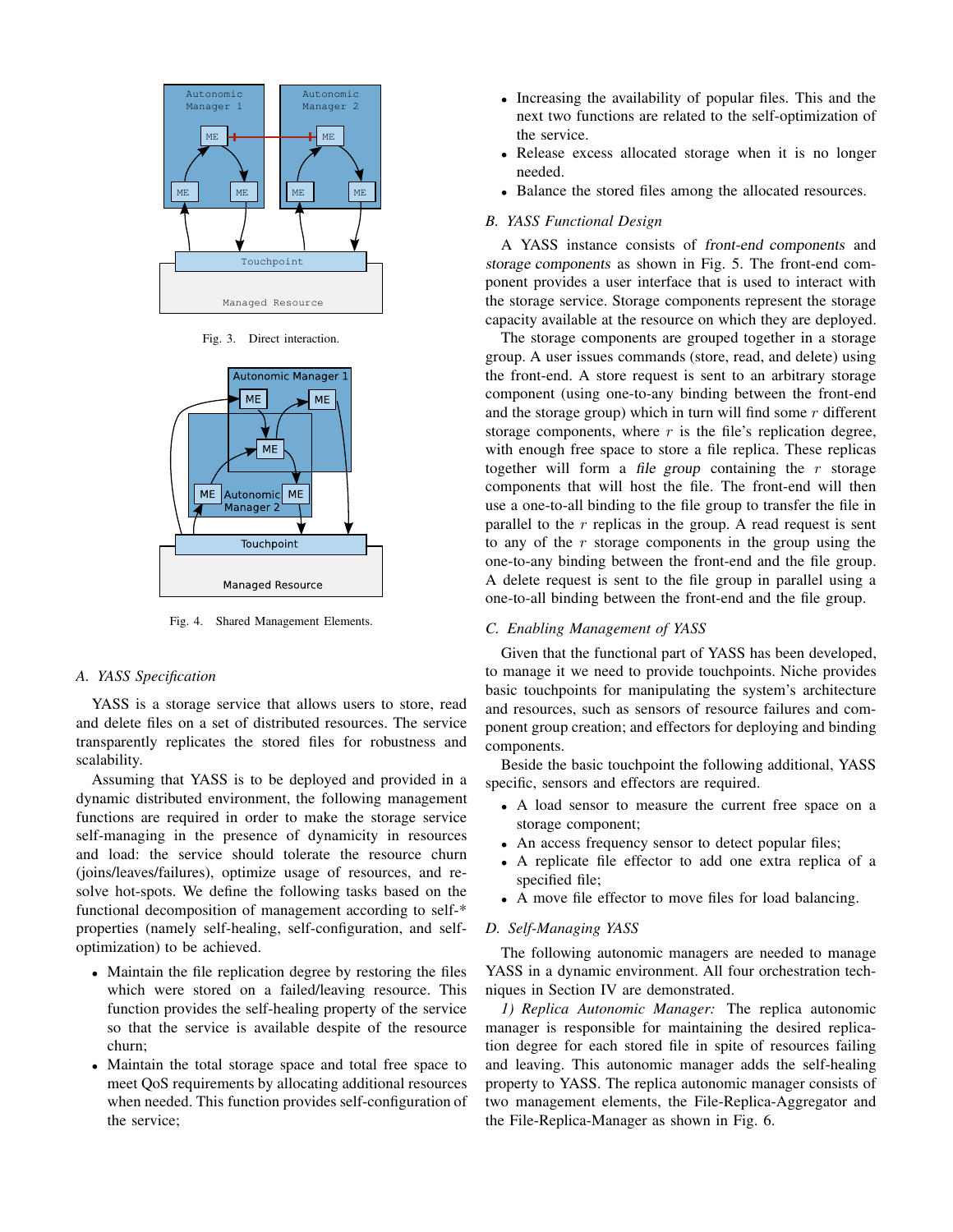

Fig. 5. YASS Functional Part



Fig. 6. Self-healing control loop.



Fig. 7. Self-configuration control loop.

The File-Replica-Aggregator monitors a file group, containing the subset of storage components that host the file replicas, by subscribing to resource fail or leave events caused by any of the group members. These events are received when a resource, on which a component member in the group is deployed, is about to leave or has failed. The File-Replica-Aggregator responds to these events by triggering a replica change event to the File-Replica-Manager that will issue a find and restore replica command.

*2) Storage Autonomic Manager:* The storage autonomic manager is responsible for maintaining the total storage capacity and the total free space in the storage group, in the presence

of dynamism, to meet QoS requirements. The dynamism is due either to resources failing/leaving (affecting both the total and free storage space) or file creation/addition/deletion (affecting the free storage space only). The storage autonomic manager reconfigures YASS to restore the total free space and/or the total storage capacity to meet the requirements. The reconfiguration is done by allocating free resources and deploying additional storage components on them. This autonomic manager adds the self-configuration property to YASS. The storage autonomic manager consists of Component-Load-Watcher, Storage-Aggregator, and Storage-Manager as shown in Fig. 7.

The Component-Load-Watcher monitors the storage group, containing all storage components, for changes in the total free space available by subscribing to the load sensors events. The Component-Load-Watcher will trigger a load change event when the load is changed by a predefined delta. The Storage-Aggregator is subscribed to the Component-Load-Watcher load change event and the resource fail, leave, and join events (note that the File-Replica-Aggregator also subscribes to the resource failure and leave events). The Storage-Aggregator, by analyzing these events, will be able to estimate the total storage capacity and the total free space. The Storage-Aggregator will trigger a storage availability change event when the total and/or free storage space drops below a predefined thresholds. The Storage-Manager responds to this event by trying to allocate more resources and deploying storage components on them.

*3) Direct Interactions to Coordinate Autonomic Managers :* The two autonomic managers, replica autonomic manager and storage autonomic manager, described above seem to be independent. The first manager restores files and the other manager restores storage. But as we will see in the following example it is possible to have a race condition between the two autonomic managers that will cause the replica autonomic manager to fail. For example, when a resource fails the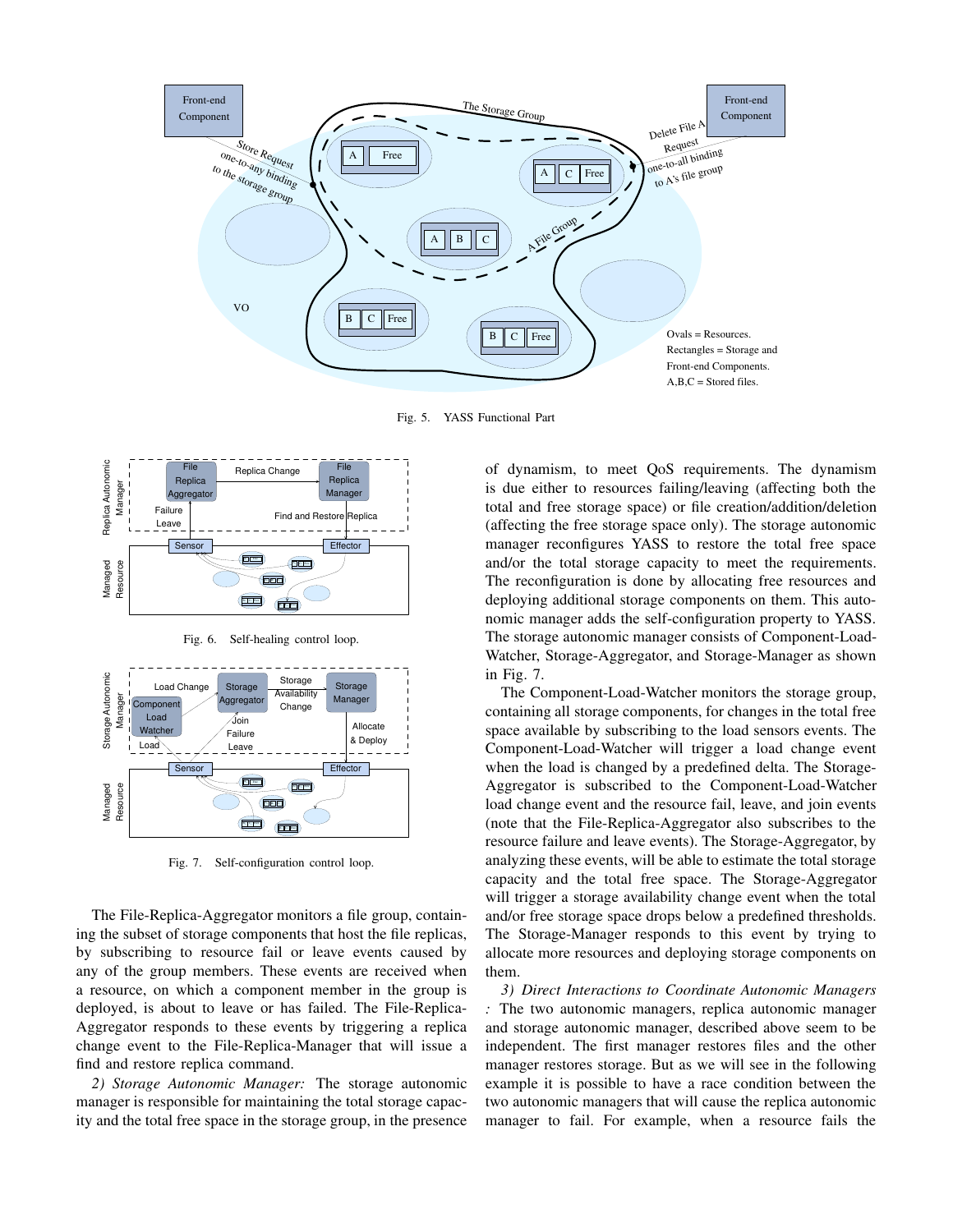storage autonomic manager may detect that more storage is needed and start allocating resources and deploying storage components. Meanwhile the replica autonomic manager will be restoring the files that were on the failed resource. The replica autonomic manager might fail to restore the files due to space shortage if the storage autonomic manager is slower and does not have time to finish. This may also prevent the users, temporarily, from storing files.

If the replica autonomic manager would have waited for the storage autonomic manager to finish, it would not fail to recreate replicas. We used direct interaction to coordinate the two autonomic managers by binding the File-Replica-Manager to the Storage-Manager.

Before restoring files the File-Replica-Manager informs the Storage-Manager about the amount of storage it needs to restore files. The Storage-Manager checks available storage and informs the File-Replica-Manager that it can proceed if enough space is available or ask it to wait.

The direct coordination used here does not mean that one manager controls the other. For example if there is only one replica left of a file, the File-Replica-Manager may ignore the request to wait from the Storage-Manager and proceed with restoring the file anyway.

*4) Optimising Allocated Storage :* Systems should maintain high resource utilization. The storage autonomic manager allocates additional resources if needed to guarantee the ability to store files. However, users might delete files later causing the utilization of the storage space to drop. It is desirable that YASS be able to self-optimize itself by releasing excess resources to improve utilization.

It is possible to design an autonomic manager that will detect low resource utilization, move file replicas stored on a chosen lowly utilized resource, and finally release it. Since the functionality required by this autonomic manager is partially provided by the storage and replica autonomic managers we will try to augment them instead of adding a new autonomic manager, and use stigmergy to coordinate them.

It is easy to modify the storage autonomic manager to detect low storage utilization. The replica manager knows how to restore files. When the utilization of the storage components drops, the storage autonomic manager will detect it and will deallocate some resource. The deallocation of resources will trigger, through stigmergy, another action at the replica autonomic manager. The replica autonomic manager will receive the corresponding resource leave events and will move the files from the leaving resource to other resources.

We believe that this is better than adding another autonomic manager for following two reasons: first, it allows avoiding duplication of functionality; and second, it allows avoiding oscillation between allocation and releasing resources by keeping the decision about the proper amount of storage at one place.

*5) Improving file availability:* Popular files should have more replicas in order to increase their availability. A higher level availability autonomic manager can be used to achieve this through regulating the replica autonomic manager. The autonomic manager consists of two management elements. The



Fig. 8. Hierarchical management.



Fig. 9. Sharing of Management Elements.

File-Access-Watcher and File-Availability-Manager shown in Fig. 8 illustrate hierarchical management.

The File-Access-Watcher monitors the file access frequency. If the popularity of a file changes dramatically it issues a frequency change event. The File-Availability-Manager may decide to change the replication degree of that file. This is achieved by changing the value of the replication degree parameter in the File-Replica-Manager.

*6) Balancing File Storage:* A load balancing autonomic manager can be used for self-optimization by trying to lazily balance the stored files among storage components. Since knowledge of current load is available at the Storage-Aggregator, we design the load balancing autonomic manager by sharing the Storage-Aggregator as shown in Fig. 9.

All autonomic managers we discussed so far are reactive. They receive events and act upon them. Sometimes proactive managers might be also required, such as the one we are discussing. Proactive managers are implemented in Niche using a timer abstraction.

The load balancing autonomic manager is triggered, by a timer, every  $x$  time units. The timer event will be received by the shared Storage-Aggregator that will trigger an event containing the most and least loaded storage components. This event will be received by the Load-Balancing-Manager that will move some files from the most to the least loaded storage component.

### VI. RELATED WORK

The vision of autonomic management as presented in [1] has given rise to a number of proposed solutions to aspects of